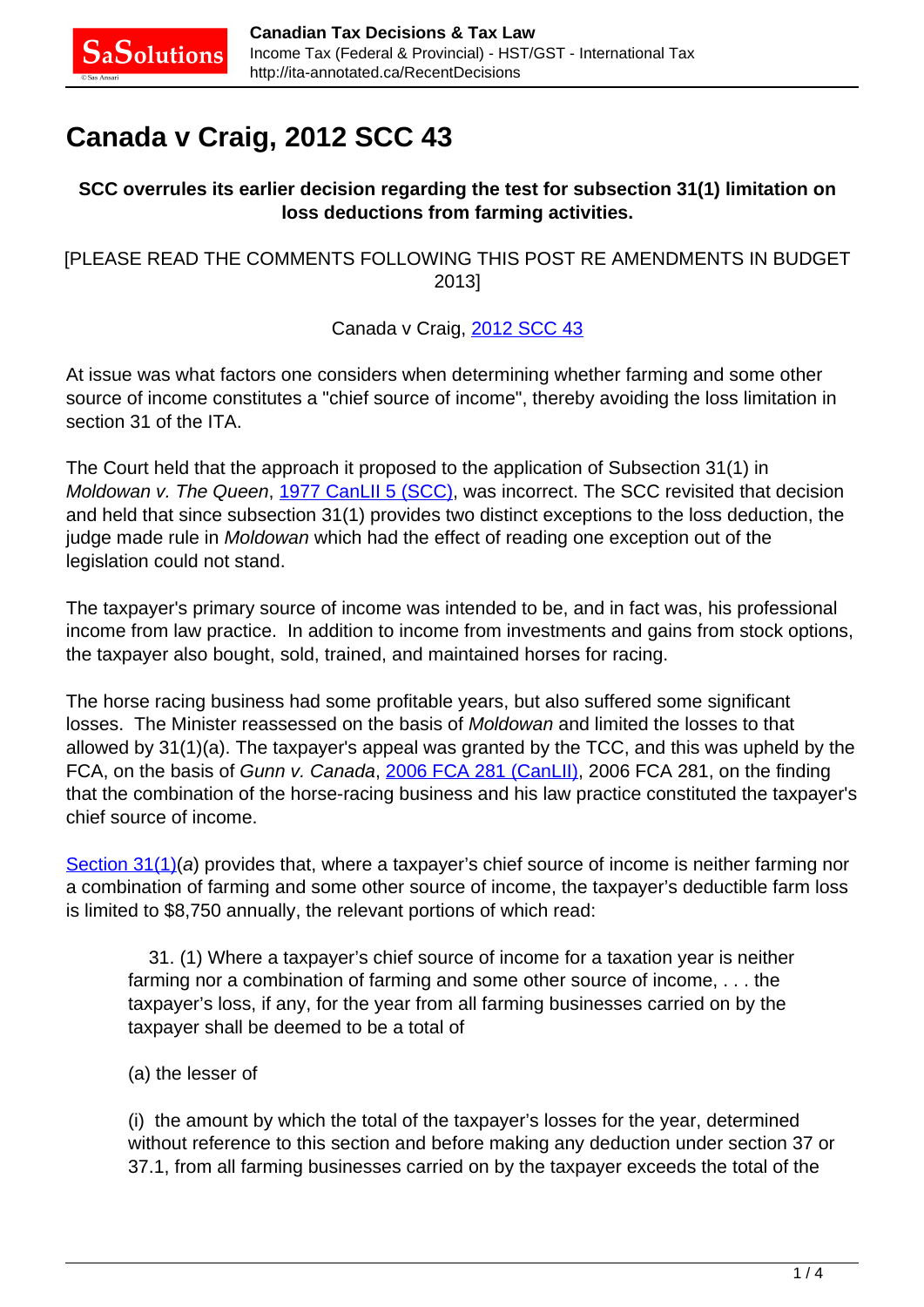taxpayer's incomes for the year, so determined from all such businesses, and

(ii) \$2,500 plus the lesser of

(A)  $1/2$  of the amount by which the amount determined under subparagraph  $31(1)(a)(i)$ exceeds \$2,500, and

(B) \$6,250, and

The provision allows for two exceptions to its loss deduction limitation. The first is where farming is the taxpayer's chief source of income. The second is where the taxpayer's chief source of income is a combination of farming and some other source of income.

The court said that one must take a contextual approach and cannot resign to simply adding up two sources of income. One must consider the capital invested in the farming business and in the second source of income; the relative amounts of income from each of the two sources of income; the time spent on each of the two sources of income; and the taxpayer's ordinary mode of living, farming history, and future intentions and expectations (including actual and potential profitability) when dealing with subsection 31(1). If the foregoing factors have the tendency to show that the taxpayer places significant emphasis on both the farming and the non-farming sources of income, there is no reason to hold that a combination of the two should not constitute a chief source of income, and meeting the requirements of one of the exemptions to 31(1).

The Court stated at paragraph 41 that "as long as the taxpayer devotes considerable time and resources to the farming business, the fact that another source of income produces greater income than the farm does not mean that such a combination is not a chief source of income for the taxpayer."

The court noted that although both endeavours must be significant ones for the taxpayer, they need not be connected and farming need not be the primary source of income. The Court stated at paragraph 39:

I see nothing in the words or context in  $s. 31(1)$  to support the proposition that farming must be the predominant source of income when viewed in combination with another source, in order to avoid the loss deduction limitation of the section. It is also not possible to relegate  $\frac{s. 31(1)}{s}$  to applying only to "hobby" or "gentleman" farmers because, for a loss to be deductable at all, farming must be a source of income. A taxpayer who is engaged in farming in a non-commercial manner, with no profit or intention to profit, does not have a source of income from farming and therefore no loss for income tax purposes, limited or not (Stewart v. Canada, [2002 SCC 46 \(CanLII\)](http://www.canlii.org/en/ca/scc/doc/2002/2002scc46/2002scc46.html), 2002 SCC 46, [2002] 2 S.C.R. 645, at paras. 51-54).

When considering the factors, not every one of them need be significant. In making the factual determination needed, the court considering a taxpayer's activities must consider at all the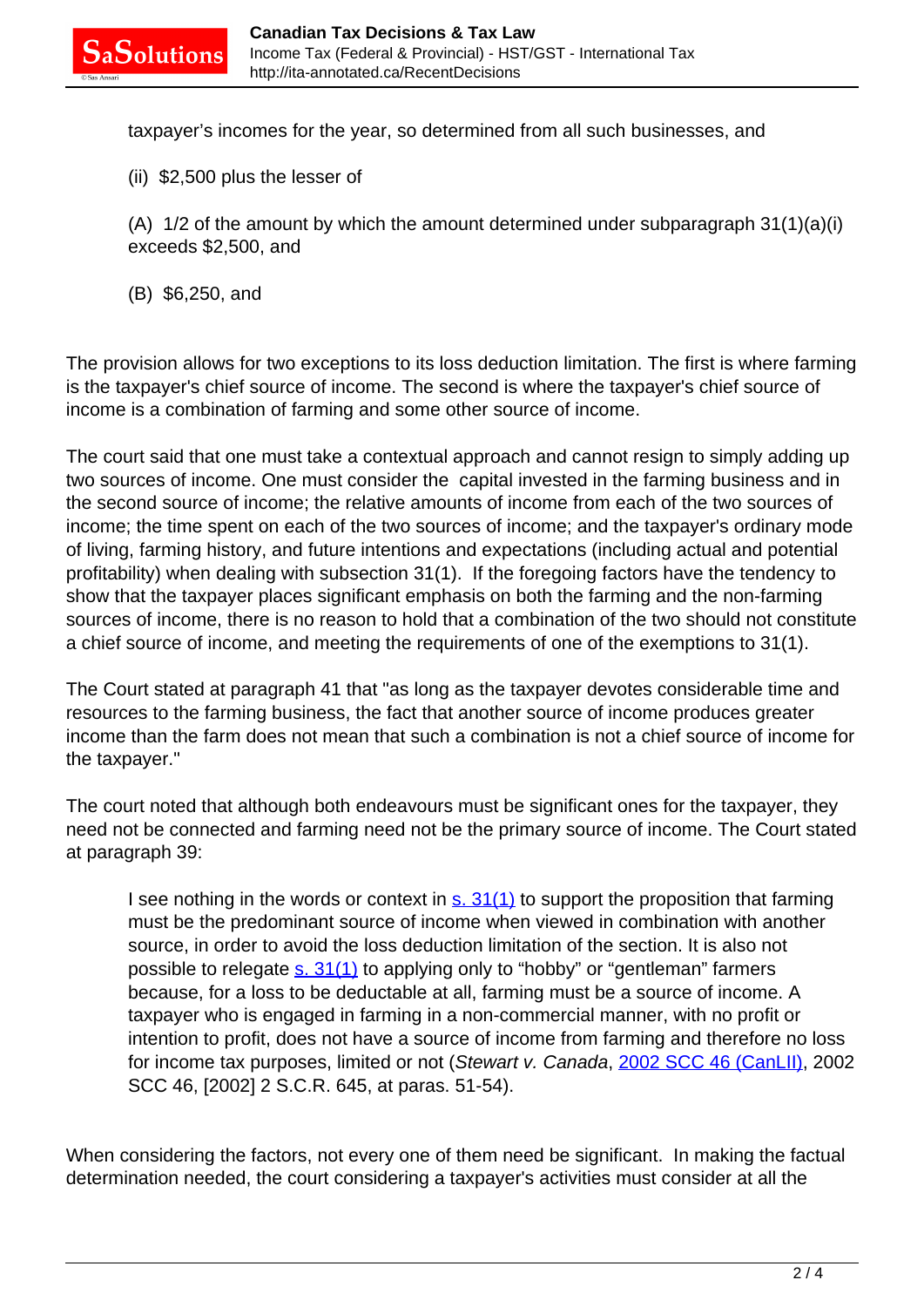

factors together, and determine whether the taxpayer places significant emphasis on each of the farming business and other earning activity. If the taxpayer does so, the combination will constitute a chief source of income and avoid the loss deduction limitation in 31(1).

This interpretation is consistent with the ITA's general policy that unless there are specific exceptions, a taxpayer may offset losses from one business or source of income against profits from another without limitation.

In this case the taxpayer's activities constituted a business (not a hobby), and the taxpayer devoted a significant amount of capital and a very significant part of his daily work routine to the farming business, and was an active member of and contributor to the community of standard?bred racing.

The new two-step test for subsection 31(1) is:

- 1. Is there a farming business such that it forms a source of income from which losses may be deducted as oppose to a hobby or personal endeavour? Look to the test in Stewart v. Canada, 2002 SCC 46: Is the farming operation being run in a "commercial manner" such that there is no personal or hobby element to the operations, or (if there is a personal or hobby element) undertaken in a sufficiently commercial manner in accordance with objective standards of business-like behaviour. If so, it is a business.
- 2. Is the taxpayer limited in claiming the losses of the farming business against another source of income? The limitation applies unless (a) the farming operation is the chief source of income for the taxpayer, or (b) the farming operation and another source of income is the chief source of income for the taxpayer. In considering (b) one must consider the following factors together: (i) the amount of capital invested in farming and the other source of income; (ii) the income from each of the two sources of income; (iii) the time spent on the two sources of income; and (iv) the taxpayer's ordinary mode of living, farming history and future intentions and expectations.

#### **COMMENT**

## From Budget 2013 (Economic Action Plan 2013) Annex 2

#### **Restricted Farm Losses**

The restricted farm loss (RFL) rules apply to taxpayers who have incurred a loss from farming, unless their chief source of income for a taxation year is farming or a combination of farming and some other source of income. The RFL rules limit the deduction of farm losses to a maximum of \$8,750 annually (\$2,500 plus ½ of the next \$12,500). Farm losses incurred in a year in excess of that limit can be carried forward for 20 years to be claimed against farming income.

The RFL rules were introduced in 1951. In 1977, the Supreme Court of Canada in Moldowan v. The Queen, [1978] 1 SCR 480, interpreted the chief source of income test in the RFL rules. The Court held that farming that results in a loss could satisfy the chief source of income test (and